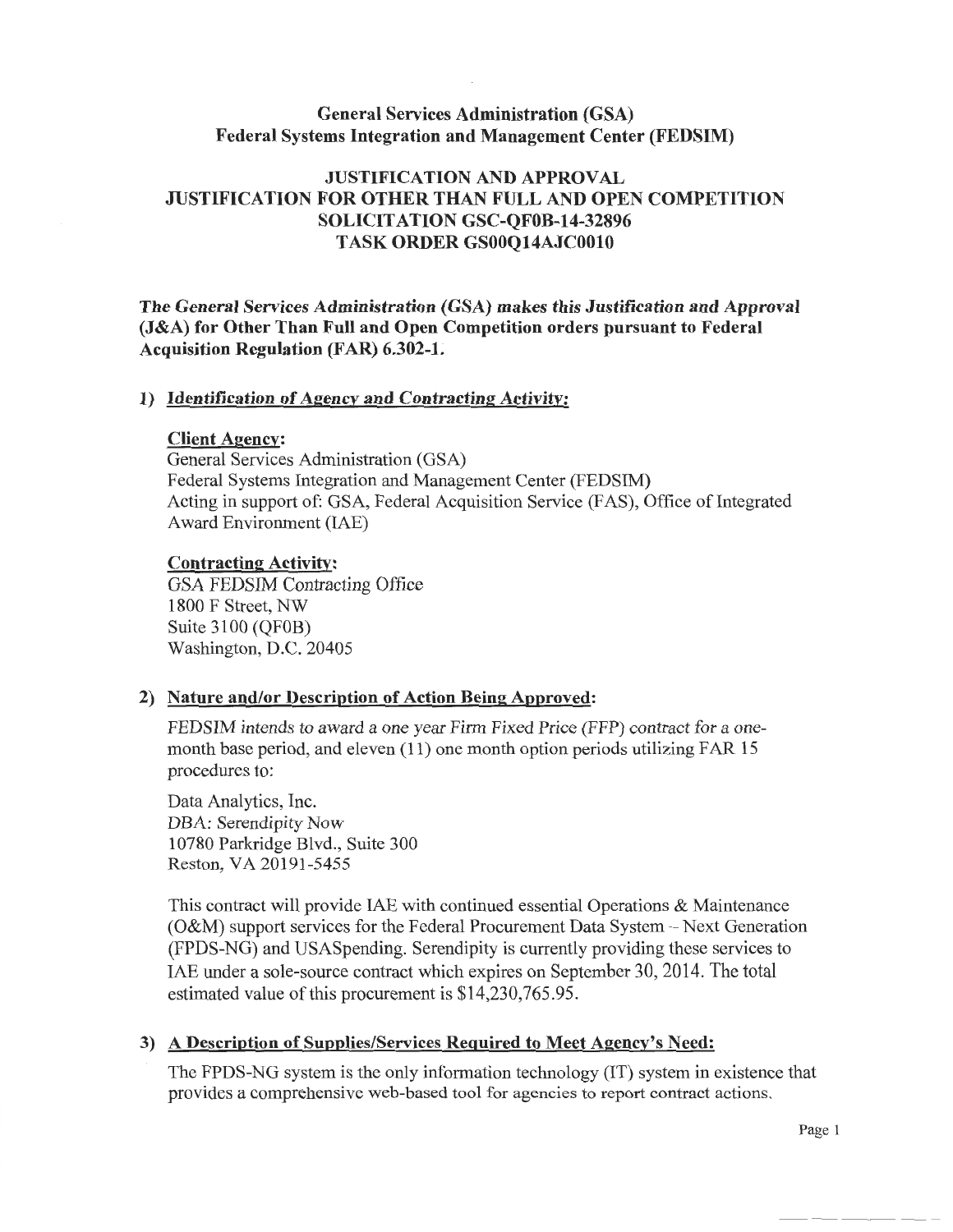Currently, regulations (FAR subpart 4.6) mandate that FPDS be used to make publicly available all unclassified Federal contract action data in order to fulfill the statutory requirements of the Federal Funding Accountability and Transparency Act of 2006 (FFATA). As a result, FPDS has been interconnected throughout the Government through connections into agency contract writing systems and other reporting tools used to track contract actions.

USAS pending is a website that fulfills the requirements of the FFATA and the Office of Management and Budget memorandum M-08-12 to publicly track all Federal Government awards to include both contract actions and grants. The information contained in USASpending is a culmination of information contained in other Government systems including FPDS-NG. There is no other system in existence today that has the functionality to publicly report on all Federal Government awards and fulfill the statutory requirements of FFATA for a publicly facing website to track this information.

Accordingly, as set forth above, both FPDS-NG and USASpending are mission-critical systems essential to Federal Government procurement.

In 2003, the Government entered into a competitively awarded, eight-year contract with Global Computer Enterprises, Inc. (GCE) to develop, build, and implement, and provide continuous O&M for FPDS-NG, to include version updates, system upgrades, and tiered helpdesk services. The Government chose to acquire FPDS-NG under a contractor owned and contractor operated business model. GCE designed and built the system architecture to include the hardware, software, hosting environment, and Continuity of Operations (COOP) services.

In 2011, a follow-on contract was awarded on a sole source basis to GCE to continue to provide O&M services in support of FPDS-NG as GCE was uniquely positioned in understanding the complex architecture, hosting environment, data and software configurations, thousands of validation rules, numerous system interfaces, etc. Due to the proprietary nature of the technology, the only competitive alternative available to the Government at that time would have been to replace the systems  $-$  i.e., a competitive award of a new contract to essentially build a new FPDS-NG from the ground up. That alternative was rejected as cost prohibitive and technically insurmountable in favor of the sole-source follow-on contract.

In September 12, 2011, a bilateral modification was executed to move operations and maintenance support for USASpending.gov, a system previously built for another agency under a separate contract, into the follow-on contract for FPDS-NG. This modification was executed in order to achieve the following goals:

- 1. To improve performance to be in-line with FPDS-NG
- 2. Correct data inconsistencies between FPDS-NG and USASpending.gov
- 3. Achieve savings through using a common vendor

Under this modification, GCE expanded the FPDS-NG platform and consolidated hosting environments to achieve cost savings. The consolidation was completed on April 1, 2012.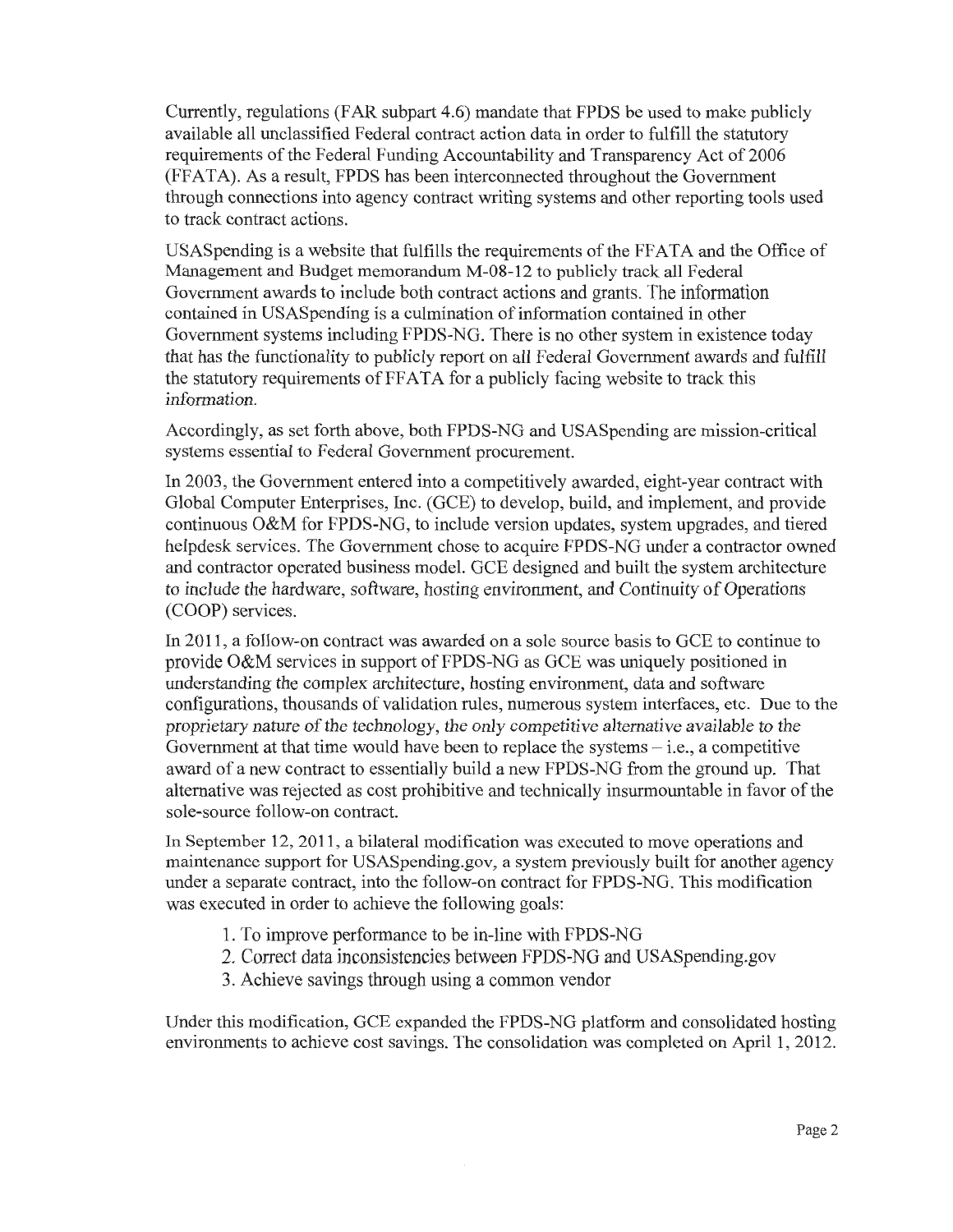In 2013, the follow-on contract was novated by GCE to Data Analytics, Inc. doing business as Serendipity. This current contract expires on September 30, 2014 and cannot be extended.

Although FPDS-NG and USASpending are physically separate systems, they currently share IT infrastructure built by GCE, known between the parties as the "big data cloud." Additionally, service for both FPDS-NG and USASpending are provided for underneath of the same contract and it is necessary to purchase both on a sole source basis to continue operations of these vital Government systems. As well, the contractor continues to hold exclusive data rights in the custom software and related materials required to operate both of the systems. Unless a new contract is awarded on or prior to September 30, 2014, the FPDS-NG and USASpending systems will cease operations, resulting in a widespread shutdown of the Government's ability to centrally track and report on Federal awards. This, in tum, will substantially inhibit the Government's ability to effectively manage its operations and violate the Federal reporting mandates mentioned above. Accordingly, it is in the best interest of the Government to ensure continuity of operations of FPDS-NG and USASpending through full purchase of the systems and an additional period of operations and maintenance.

To facilitate increased competition and move to a new open source IT environment, the Government is pursuing the acquisition of FPDS-NG and USASpending, limited operations and maintenance support, and transition-out support. Following this acquisition, the GSA will work to transition FPDS-NG functionality to the new IAE Common Services and three core IT environment, all of which are being acquired competitively. USASpending will continue to be operated on GSA's behalf, as described below, until such time as a replacement website for USASpending, which is currently being developed by the United States Department of Treasury, is complete. It is estimated that the replacement website will be complete sometime in April of Fiscal Year (FY) 2015.

The purpose of this short-term FFP contract is to ensure continuity of operations and acquire the data rights necessary for the eventual transition to the new, competitively procured environment. In addition to providing for limited O&M services, there will be a CLIN for the Government to "purchase" (as described below) both of the systems from Serendipity including all environments, hardware, software, intellectual property (including the right to further develop the system), documents, hosting services, and installation binaries for all elements of its solutions. Upon award of this contract, the Government will acquire unlimited rights in the custom-built core of FPDS-NG and USASpending and sufficient license rights to Commercial Off The Shelf (COTS) software required to operate the system. FPDS-NG and USASpending will be provided back to Serendipity as Government Furnished Property (GFP) upon which it will continue to provide limited O&M support services while the Government can facilitate an effective transition and knowledge transfer to a new O&M contractor to avoid service interruptions. That contractor will manage the systems until the Government is able to competitively award a development contract for repurposing the FPDS functionality into the new IAE Common Services and three core environment and the Treasury completes the development of the replacement website for USASpending.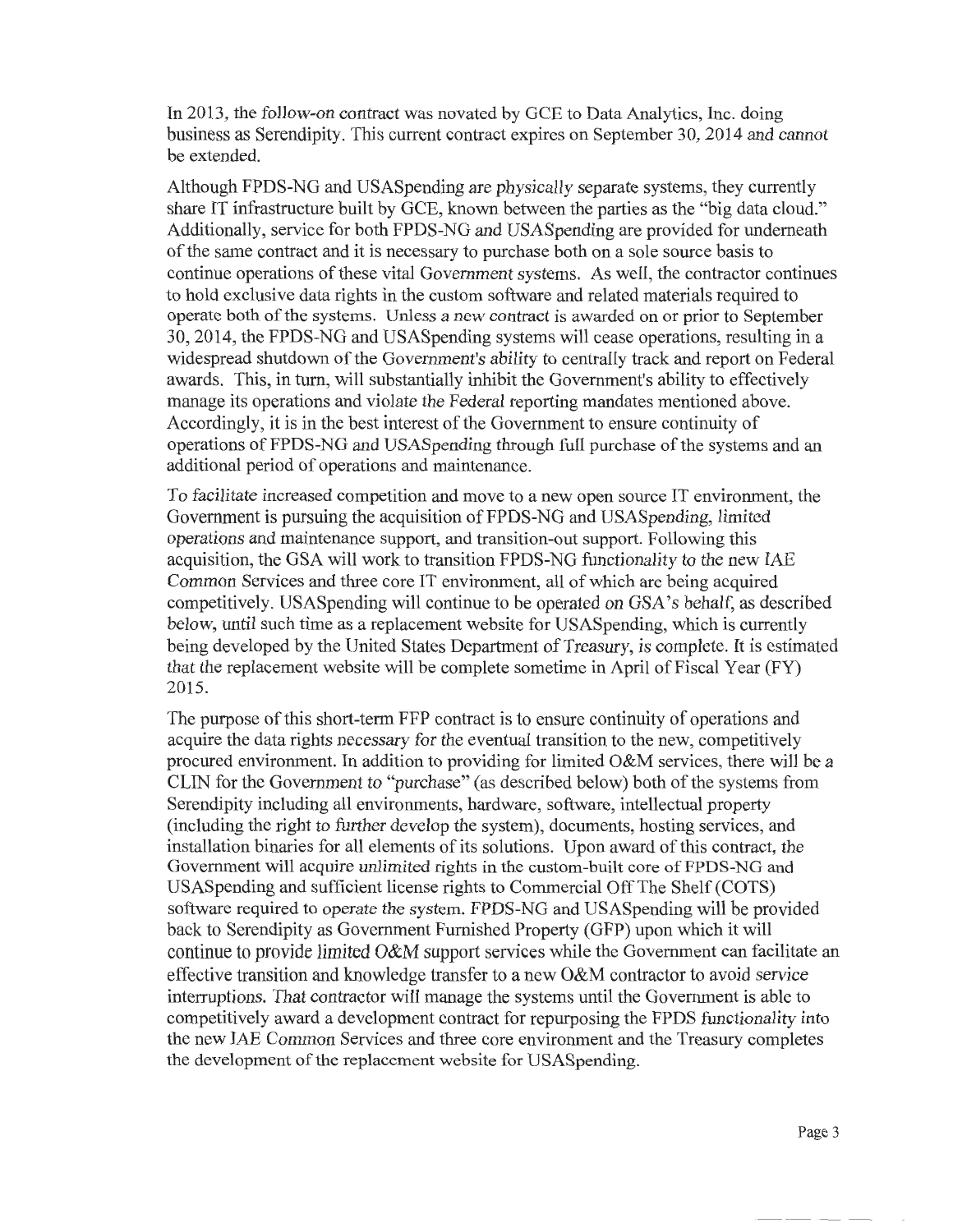To minimize risk and reduce costs to the Government, the CLIN for O&M support services will have a one-month base period with 11, one-month option periods for a total period of performance of 12 months.

# 4) Identification of the Statutory Authority Permitting Other Than Full and Open Competition:

The authority under which this J&A is made is pursuant to FAR 6.302.

o FAR 6.302-1, Only One Responsible Source and No Other Supplies or Services Will Satisfy Agency Requirements.

This Sole Source Contract will be awarded pursuant to the authority of 41 United States Code (U.S.C.) 3304(a)(l) as implemented by FAR 6.302-1.

# 5) Demonstration that the Proposed Contractor's Unique Qualifications or the Nature of the Acquisition Requires Use of the Authority Cited

As detailed above the FPDS-NG and the USASpending systems are contractor owned systems. They were developed, built, and implemented under a contractor owned and contractor operated business model. As the current owner of essential data rights to FPDS-NG and USASpending, only Serendipity can provide O&M for these critical Government-wide systems. Allowing the O&M support to lapse upon expiration of the current contract without transition of the necessary data rights to the Government would result in a cessation of operations of the FPDS-NG and USASpending systems, which in turn would result in a widespread shutdown of the Government's ability to centrally track and report on Federal awards and would substantially inhibit the Government's ability to effectively manage its operations. Not only are the functions that both of these systems provide to the Government critical, they are also statutorily mandated by FFATA so to allow for a service interruption is not an option.

# 6) Description of Efforts Made to Ensure that Offers are Solicited From as Many Potential Sources as Practicable

As required by FAR Part 5.201, on August 15, 2014 the Contracting Officer published a FedBizOpps "notice of intent" synopsis stating the Government's plan to Sole Source this acquisition. Any responses from this notice will be considered by the Government. No other market research tools were used for identifying any other potential sources because as previously discussed, there are no other sources for this proprietary technology.

# 7) A Determination by the Contracting Officer that the Anticipated Cost to the Government will be Fair and Reasonable

Based on the data gathered, the Contracting Officer has determined that the anticipated cost to the Government will be fair and reasonable. The expectation of reaching a fair and reasonable price was determined through the Government's independent valuation and the cost rationale provided by Serendipity in order to determine best value for GSA IAE. The total amount of funding required for the total estimated period of 12 months (if all options are exercised) is approximately \$14.2M.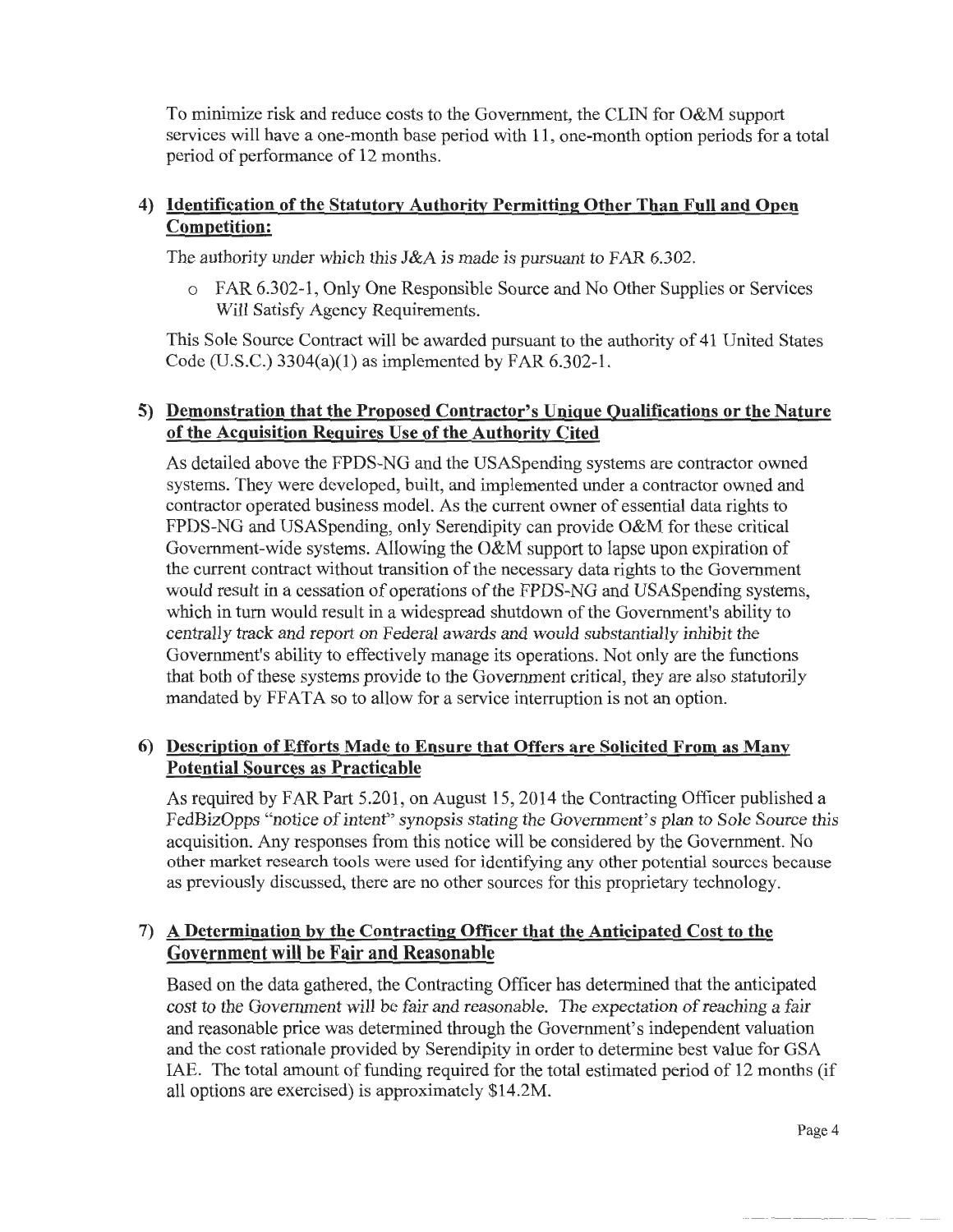### 8) A Statement of the Reason Market Research was not Conducted

FEDS IM did not conduct market research because of the proprietary nature of the technology. Both are contractor owned systems, so unless the Government were to purchase the systems, only Serendipity can provide O&M services. Additionally, IAE already has a well-developed strategy to integrate the functionality of FPDS-NG into the new Common Services and three core environment by FY2017 and at that point, the existing FPDS-NG system will be retired.

## 9) Any Other Facts Supporting the Use of Other Than Full and Open Competition

All facts supporting the use of Other than Full and Open Competition have been stated above.

## 10) A Listing of the Sources, if any, That Expressed, In Writing, An Interest in the Acquisition

To date, the Contracting Officer has not received any statements of interest regarding the proposed Sole Source effort, with the exception of the incumbent, Serendipity Now.

# 11) A Statement of the Actions, if Any, the Agency May Take to Remove or Overcome Any Barriers to Competition Before Any Subsequent Acquisition for the Supplies or Services Required

Issuing the second and final sole source contract to Serendipity in order to purchase the FPDS-NG and USASpending systems and to ensure O&M support services continue until the work is successfully transitioned to another contract/Treasury ensures that continued limitation of sources for this requirement in the future are avoided. This shortterm sole source action will remove all future barriers to competition for this requirement. Upon award, the Government will purchase the systems from Serendipity and then provide them back to Serendipity as GFE. The Government will then begin to transition responsibility for the FPDS-NG O&M services to another contractor (under a competitively awarded contract) to ensure continual support. Meanwhile, USASpending functionality will be transferred to Treasury as stated above. Finally, the functionality of FPDS-NG will be rolled into the future IAE Common Services and three core environment by FY17. Requirements for the development of this platform/environment will be competed.